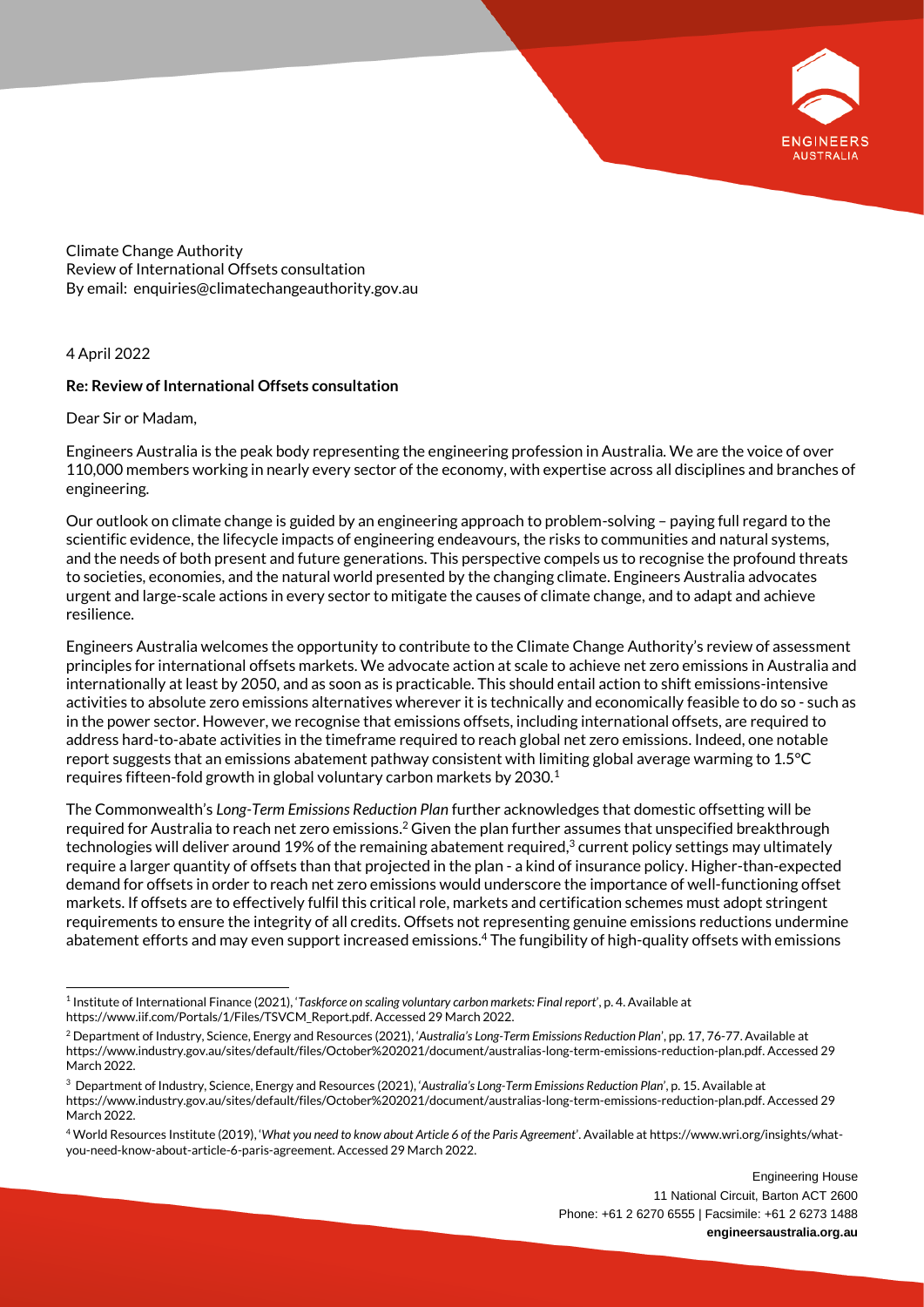allowances under any future cap and trade or baseline-credit emissions trading frameworks <sup>5</sup> would further support Australia to meet its emissions reduction targets – and to do so at least cost.

However, both the international offsetting arrangements under the Kyoto Protocol Clean Development Mechanism (CDM) and national arrangements under the Emissions Reduction Fund (ERF) are failing to meet an adequate integrity standard. It is suggested that, for a variety of reasons, two thirds of all offsetting projects accredited under the CDM do not represent legitimate emissions reductions. <sup>6</sup> Domestically, it was recently reported that a large tranche of ERF monies are supporting illegitimate carbon reductions. 7 If true, this is alarming for both Australia's emissions reduction efforts and the integrity of its public finances, given the ERF has received around \$2.5 billion in taxpayer funds. 8

Engineers Australia is pleased to offer further comments in relation to questions posed in the consultation paper as follows.

## *What criteria and standards should govern the use of offsets in Australia under Climate Active and the Indo-Pacific Carbon Offsets Scheme?*

Engineers Australia supports adoption of the integrity principles utilised by the *Climate Active Carbon Neutral standard*  to guide the certification and use of offsets in carbon markets and certification schemes. That is, all emissions reductions associated with eligible offsets should be additional, permanent, measurable, transparent, account for emissions leakage, verified by credible and independent audit, and publicly registered.<sup>9</sup>

The Department of Industry, Science, Energy and Resources proposes that abatements under the nascent Indo-Pacific Carbon Offsets Scheme should:

- Include buffers and other requirements to account for the risk of reversal,
- Include safeguards to ensure the permanence of abatements after crediting periods, and
- $\bullet$  Take a conservative approach to reporting abatement outcomes.  $^{10}$

We believe these are appropriate as further criteria to support integrity in offsetting markets and schemes. Accounting for permanency and reversal risks is particularly important given the high likelihood that more frequent, more severe extreme weather events – particularly wildfires and drought - will increase the risk of reversal for projects involving land-based carbon stores. 11

One example of effective risk management under the CDM is a requirement that 5% of offset units generated by carbon capture and storage projects are deposited into a reserve account to compensate for any future reversal. Further requirements include continuous monitoring of the geological storage site for at least 20 years after units are issued. These are reasonable precautions given the possibility of governance issues.

It is also true, however, that if a well-functioning and liquid emissions trading market existed, risks associated with varying offset quality would be accurately priced in by buyers and sellers and informed by ratings equivalent to those

 $5$  For example, the mooted Safeguard Crediting Mechanism pilot.

<sup>6</sup> Bloomberg Green (2020), '*These trees are not what they seem*'. Available at https://www.bloomberg.com/features/2020-nature-conservancycarbon-offsets-trees/. Accessed 29 March 2022.

<sup>7</sup> Australian National University (2022), '*Australia's carbon market a 'fraud on the environment'*'. Available at https://law.anu.edu.au/news-andevents/news/australia%E2%80%99s-carbon-market-fraud-environment. Accessed 1 April 2022.

<sup>8</sup> Clean Energy Regulator (2022), '*The evolving carbon market: transitional arrangements for Emissions Reduction Fund fixed delivery contracts*'. Available at http://www.cleanenergyregulator.gov.au/ERF/Pages/News%20and%20updates/News-Item.aspx?ListId=19b4efbb-6f5d-4637-94c4- 121c1f96fcfe&ItemId=1068. Accessed 1 April 2022.

<sup>9</sup> Consultation paper, p. 4

<sup>10</sup> Department of Industry, Science, Energy and Resources (2021), '*Design principles to guide the Indo-Pacific Carbon Offsets Scheme*', 2021. Available at https://www.industry.gov.au/news/design-principles-to-guide-the-indo-pacific-carbon-offsets-scheme. Accessed 29 March 2022.

<sup>&</sup>lt;sup>11</sup> Climate Council (2021), 'Article 6: What is it and why is it so important for COP26?'. Available at https://www.climatecouncil.org.au/article-6cop26/. Accessed 29 March 2022.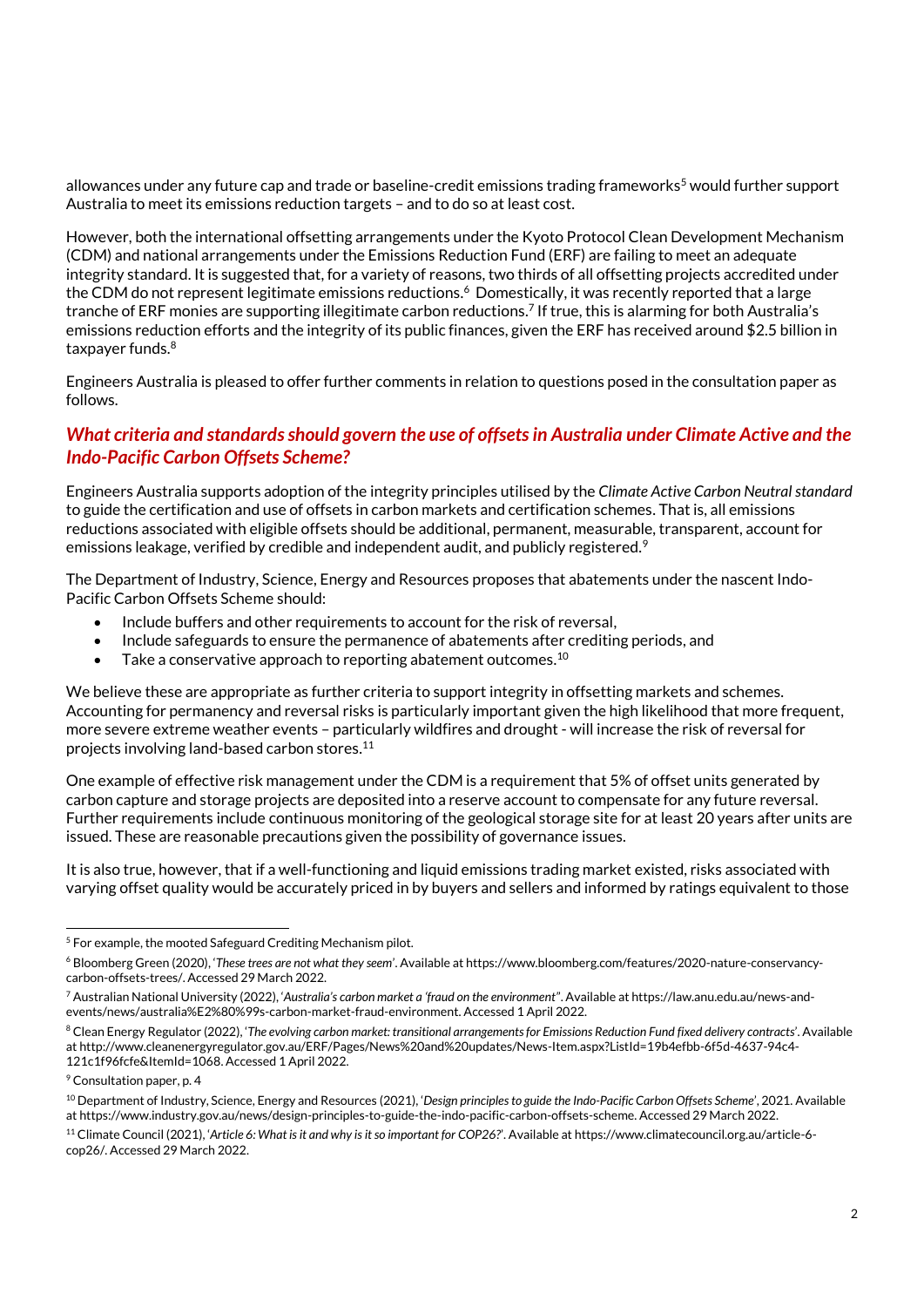provided by ratings agencies in conventional financial markets. The market could thereby bear most if not all such risk.

Although strict integrity requirements may increase administrative and transaction costs for businesses providing and purchasing offsets, they are necessary to address the risks associated with less stringent compliance arrangements. The precise scale of credits required to help Australia achieve net zero emissions by 2050 is not certain. But it is clear some activities, including in the strategically critical agriculture and industry sectors, are unlikely to reach zero emissions by mid-century due to technical limitations and/or excessive cost. If these sectors are unable to legitimately offset hard-to-abate activities, Australia may be denied a viable path to net zero emissions within the necessary timeframe.

In any case, strict integrity requirements are also likely to increase offsets' value. Voluntary and compliance-based offset markets in both Australia and abroad demonstrate a preference for derivatives associated with demonstrable and reliable abatement outcomes (as well as co-benefits; see also below). $^{12}$  This is so despite the fact that low integrity credits are widely available at a fraction of the price of higher-quality alternatives.

It is also essential that the generation, trade and use of offsets are consistent with Article 6 of the Paris Agreement. Article 6 intends to support integrity and efficacy principles aligned with those detailed above. It includes explicit provisions to prevent 'double counting' of offsets towards the abatement outcomes of both the party that generates an offset and that which purchases it. $^{13}$  Furthermore, offsets inconsistent with Article 6 appear ineligible to count towards countries' Nationally Determined Contributions to reduce emissions under the Paris Agreement.<sup>14</sup> Thus, for the purpose of demonstrating compliance with the overarching framework for global emissions abatement, compliance with its provisions is a practical necessity.

# *What are leading practice approaches for taking into account non-carbon benefits and avoiding adverse impacts?*

Engineers Australia strongly supports a just transition to a sustainable economy - cognisant that emissions abatement will expose industries and communities to differentiated vulnerabilities and opportunities. We also support the realisation of the United Nations Sustainable Development Goals. Engineers Australia believes well-designed offsets have a role to play in achieving these goals by conferring environmental, economic and other co-benefits; "*Robust international emissions markets developed by Parties to the UNFCCC could stimulate up to US\$1 trillion of new capital investment toward developing countries, improve local sustainability results, and provide incentives for further technological innovation*".<sup>15</sup>

However, it is of the utmost importance that offsets effectively and efficiently support their primary purpose – bestowing a positive benefit to the atmosphere by neutralising the global warming impact of emissions. Engineers Australia notes that the CDM continues to attract criticism for lengthy, high-cost approval processes associated with a strong focus on sustainable development outcomes.<sup>16</sup>

<sup>12</sup> Department of Industry, Science, Energy and Resources (2021), '*Discussion paper: King review Safeguard Crediting Mechanism*', pp. 16-17. Available at https://storage.googleapis.com/converlens-au-industry/industry/p/prj1a0476576755c81e46e43/public\_assets/Safeguard-Crediting-Mechanism-Discussion-Paper.pdf. Accessed 29 March 2022; Reputex Energy (2021), '*How could Safeguard Mechanism Credits impact Australian Carbon Credit Unit prices?*' Available at https://www.reputex.com/research-insights/how-could-safeguard-mechanism-credits-impact-australiancarbon-credit-unit-prices/. Accessed 29 March 2022.

<sup>13</sup> SP Global (2021), '*Paris accord Article 6 approval set to jump-start evolution of voluntary carbon market*'. Available at https://www.spglobal.com/commodity-insights/en/market-insights/latest-news/energy-transition/111721-paris-accord-article-6-approval-setto-jump-start-evolution-of-voluntary-carbon-market. Accessed 29 March 2022.

<sup>14</sup> Carbon Market Watch (2021), '*FAQ: Deciphering Article 6 of the Paris Agreement*'. Available at https://carbonmarketwatch.org/2021/12/10/faqdeciphering-article-6-of-the-paris-agreement/#vcm;%20https://www.iisd.org/articles/paris-agreement-article-6-rules. Accessed 29 March 2022.

<sup>15</sup> International Emissions Trading Association (2021), '*Article 6 can generate up to \$1 trillion a year of financial flows to achieve Paris goals, study shows*'. Available at https://www.ieta.org/page-18192/11967121. Accessed 29 March 2022.

<sup>16</sup> International Institute for Sustainable Development (2021), '*The Paris Agreement's new Article 6 rules*'. Available at https://www.iisd.org/articles/paris-agreement-article-6-rules. Accessed 29 March 2022.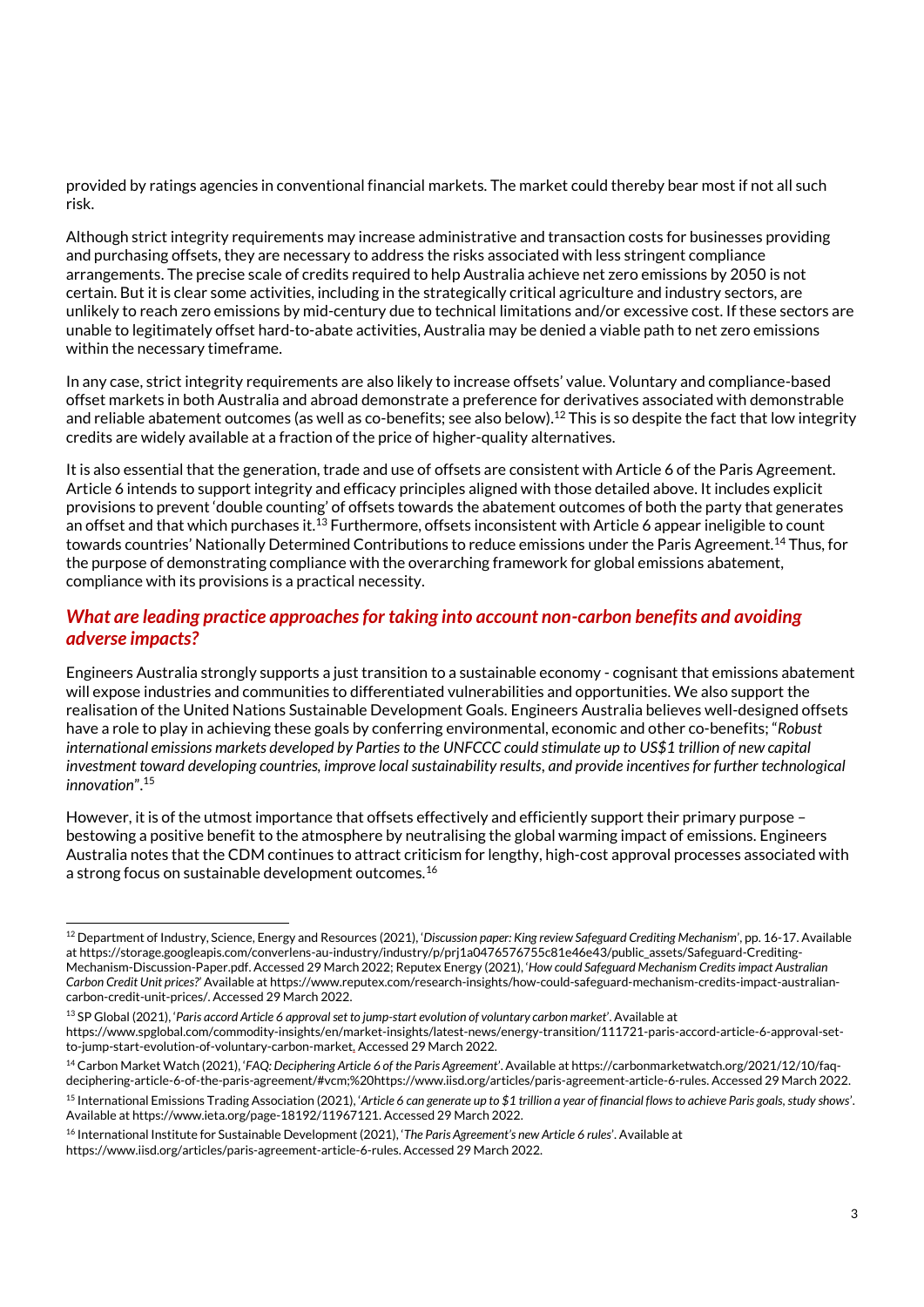We suggest that offset markets and certification schemes should require suppliers to provide regular reporting as to how offsets support the realisation of environmental, economic and other co-benefits. Reporting obligations should be designed to guard against 'gamed' outcomes; that is, co-benefits must be genuine. These reports should be made public through a register or similar. Given strong demand for offsets that deliver co-benefits,  $17$  such a requirement should provide a clear incentive to deliver offsets meeting these criteria. Equally, a reporting obligation should not unreasonably restrict the availability of offsets nor unduly raise their cost.

There is also a case for other measures to ensure offsets do not cause adverse non-emissions outcomes (as opposed to supporting non-emissions benefits).

## *Does your company use domestic or international offsets and, if so, why? What are the most important factors you consider in choosing which offsets to purchase?*

Engineers Australia has substantially reduced its emissions footprint in recent years and is determined to reach net zero emissions in the near future. We intend to realise this goal by directly reducing our scope one (direct) and scope two (indirect from procured power) emissions to the greatest extent possible. For example, we purchase electricity from retailers using renewable energy wherever possible and have installed LED lighting across all ten of our offices.

However, we also purchase offsets to partly address emissions arising from hard-to-abate activities - notably gas consumption and air travel by staff. These credits are generated by a non-profit entity engaged in reforestation in Australia and New Zealand. Reforested areas are selected based on low probability of reversal from wildfire or human activity over the next century. The supplier plants native vegetation exclusively.

In selecting our offsetting partner, Engineers Australia is chiefly motivated by the availability of information to provide strong assurances about the integrity of emissions reduction outcomes associated with the product. The offsets purchased satisfy the *Climate Active Carbon Neutral Standard*'s integrity requirements. We are also interested in the co-benefits of native reforestation and the opportunity to support an Australian organisation engaged in climate positive work. The offsets we purchase are considerably more expensive than what we judge to be products of lower integrity and offering fewer co-benefits. Indeed, some such products are around 90% cheaper than the units Engineers Australia elects to purchase.

Engineers Australia will soon complete a comprehensive audit of its remaining emissions with a view to determining a definite pathway and date by which to achieve net zero emissions.

<sup>17</sup> Department of Industry, Science, Energy and Resources (2021), '*Discussion paper: King review Safeguard Crediting Mechanism*', pp. 16-17. Available at https://storage.googleapis.com/converlens-au-industry/industry/p/prj1a0476576755c81e46e43/public\_assets/Safeguard-Crediting-Mechanism-Discussion-Paper.pdf. Accessed 29 March 2022; Reputex Energy (2021), '*How could Safeguard Mechanism Credits impact Australian Carbon Credit Unit prices?*' Available at https://www.reputex.com/research-insights/how-could-safeguard-mechanism-credits-impact-australiancarbon-credit-unit-prices/. Accessed 29 March 2022.